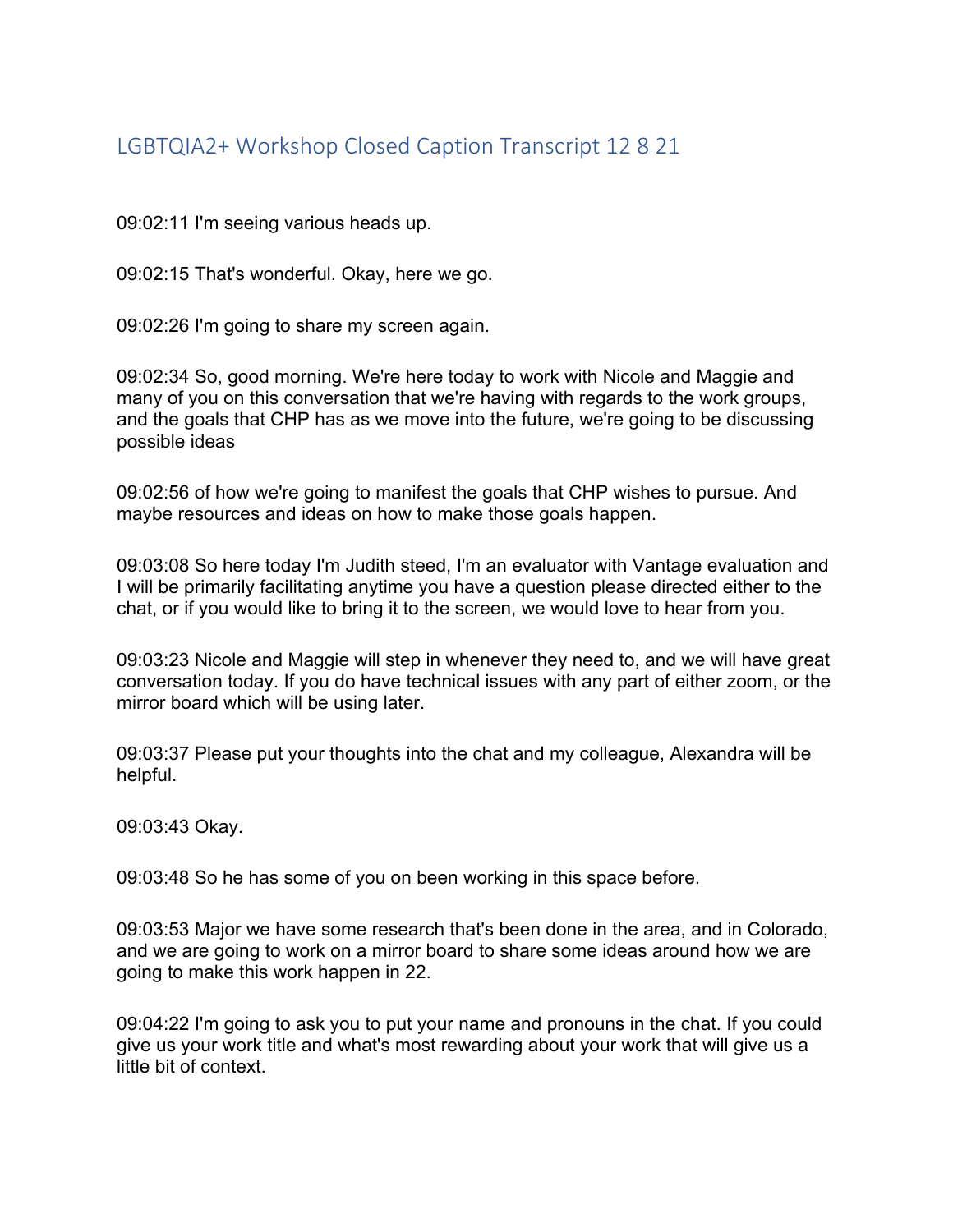09:04:32 And if you have in fact work within committees that are involved in the suicide prevention work, particularly with the priority population of LGBT ya to us, we would really appreciate if you would share that as well.

09:04:45 This is not only an opportunity to value you and bring you into this conversation. Share your thoughts and ideas, but have you also meet each other and network.

09:04:55 It's very important that we are in community, build relationships where,

09:05:15 we engage in this meeting and I, I'm thrilled to see so many people showing up and so many terrific faces. Please be present.

09:05:16 Please be courageous, this is a safe and brave space for us to work in, we're going to explore these ideas together and we want to hear from you when you have ideas and questions and thoughts that you want to bring to the group, use your voice.

09:05:33 Seek clarity if you need it, and also seek support if you need that in, in the technical sphere.

09:05:47 Extend the grace towards others. I know we all be respectful unkind and listen and share. And let and hopefully we will stay on track, we have a lot to do today and just an hour, but we want to celebrate this time together.

09:05:58 So Nicole. If you would be interested in walking us through the next three slides with regards to the pillars and the goals.

09:06:07 Absolutely.

09:06:09 Thank you. Thank you, Judith and everyone who's attending today I want to give a shout out to Jesse with Inside Out Youth Services wanted to get a little feedback, just to touch base on some of the goals that that we have as a collaborative and Jesse

09:06:28 thank you for your, your comments on making sure that we're including intersection ality. I know some of the folks on this call today maybe very familiar with intersection ality, some may not.

09:06:40 So we are going to be addressing that so we're more comfortable with that as we move forward. and I also want to thank Maggie Nagel who is our program specialist with CHP she's given a lot of great feedback and it did a wonderful job.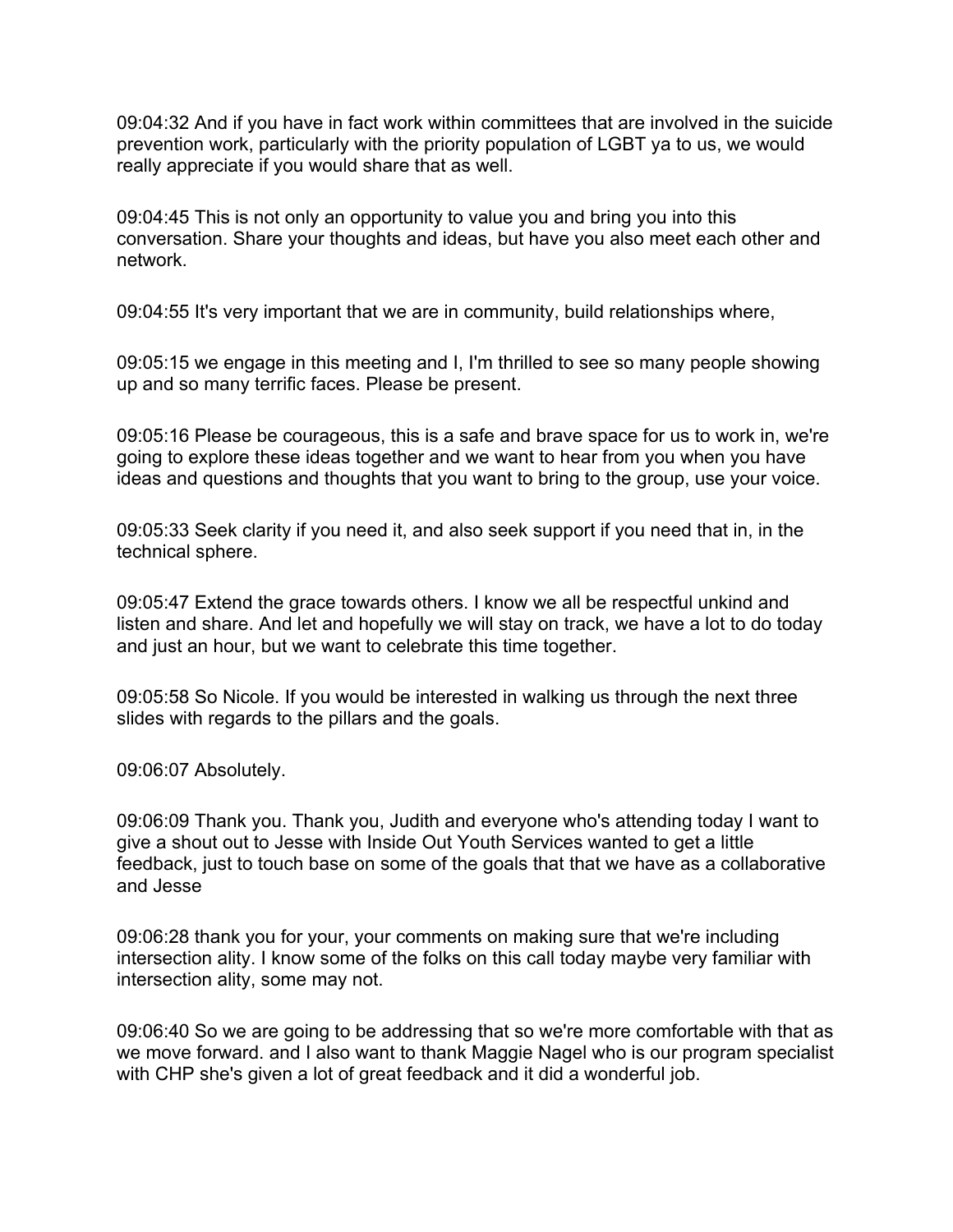09:06:55 So I'm just going to give a little overview of our of our collaborative suicide prevention collaborative of El Paso County, which we call the collaborative.

09:07:06 And what we did is this group has formed in a collective impact way to address deaths by suicide. Our goal is to reduce death by suicide in the county by 20% by 2024.

09:07:20 This is not something that can be addressed by a few organizations some nonprofits health entities. It really is going to take a group of organizations and community leaders that can design organize resources and coordinate, to develop the, the strategies

09:07:39 around us being part of the Colorado national collaborative and the Colorado national collaborative and CMC is what we're part of we're one of six organizations in the state of Colorado, that get support from the Colorado national collaborative that basis,

09:07:56 it's strategies from evidence based CDC strategies to reduce the rate of suicide.

09:08:05 We are going to go through those those different strategies or pillars as well as talk about our priority populations that are more at risk for death by suicide.

09:08:14 If we could go to the next slide please.

09:08:19 So this is these are the Suicide Prevention pillars.

09:08:24 As I said, we're part of the Colorado national collaborative or CMC, and these evidence based pillars or strategies are connectedness, economic stability and supports education and awareness.

09:08:41 Access to safer suicide care lethal means safety and post venture. And then the next slide we're going to we're going to dive a little deeper in that.

09:08:52 And I just, I'm pausing for a second since I'm multitasking cast is, is our cast Walton is one of our co chairs and maybe she's having issues logging in, would you mind she's been texting me emailing her, the login information with the past code again.

09:09:13 Yes. Okay. Thank you. All right, so as I said these pillars we're going to dive a little deeper connectedness, that is one of the strategies or pillars of reducing the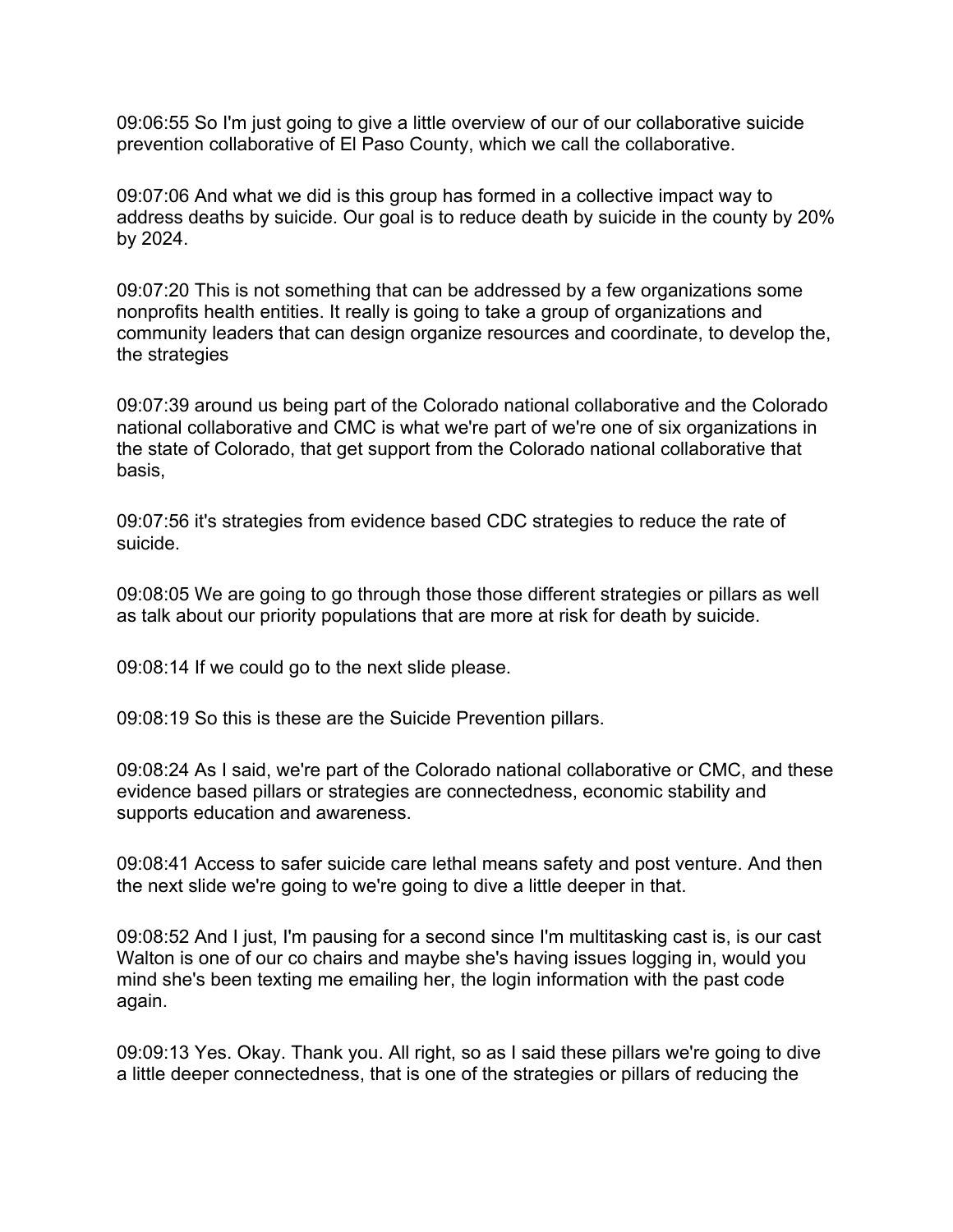rate of suicide by implementing connectedness strategies will have increased more protective

09:09:33 factors, a sense of belonging, reducing isolation loneliness suicide attempts and deaths.

09:09:41 When we are talking about different strategies with our LGBT q i two plus priority population, a lot of that is is rooted in our connectedness pillars, we have education and awareness, obviously we want to increase awareness of these issues with the community

09:09:59 have our collaborative educate through their social media their own organizations us collectively, just about suicide rates, prevention and reduction lethal means safety that's both firearm safety, as well as medication prescription illicit drugs.

09:10:21 So we work, the safe storage for both firearms, as well as overdose injuries and fatalities.

09:10:29 Post mention, that's, that's after a death by suicide or after care.

09:10:35 That is coordinating post pension response efforts.

09:10:39 We really try to work with folks who have lived experiences outreach and support, promoting healing after death by suicide, but we feel like having a good post venture and strategy in our community also serves as prevention in the future.

09:10:57 And then we have access to suicide safer care, and that's where we work with our healthcare systems partners with best practices for Zero Suicide quality of patient care and reducing suicide attempts and deaths within the health care system.

09:11:14 And next slide please.

09:11:18 And I'm going to go back to, to Judith to discuss our self identifying things.

09:11:26 So we have this wonderful rich context in which we're going to be working with these strategies and pillars that CHP has identified as to supporting and directing the work that they do, giving them a vision for where they want to be.

09:11:41 We want to build on that that you shared in the chat, at the beginning of the meeting.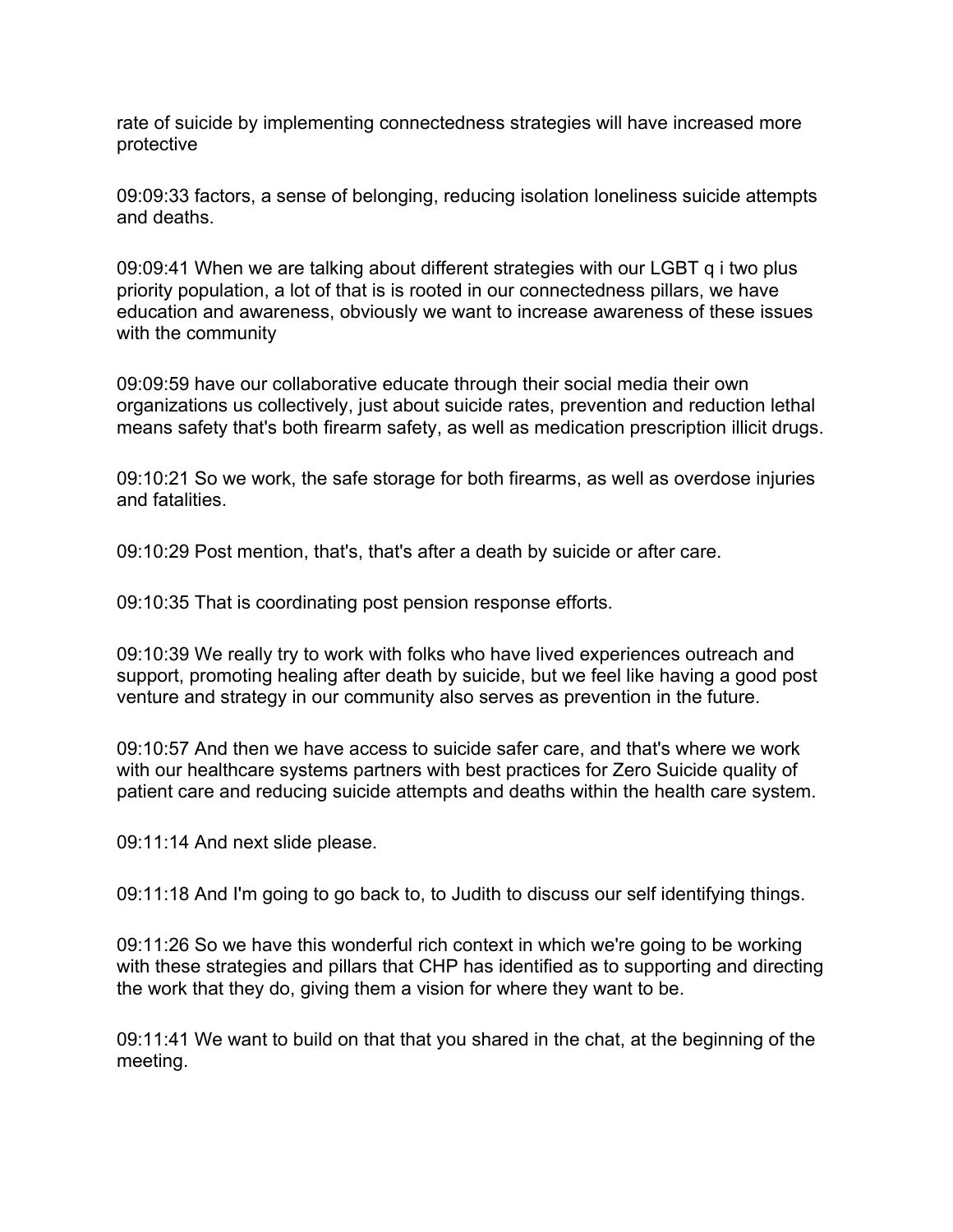09:11:47 How do you say it self identify what are the things that you share in public, what do you share with friends, what do you share at home. What you share in the workplace.

09:11:57 So we're going to explore this just a little bit, you know, how do we share our self identity.

09:12:03 What kinds of elements and facets Do you include things like gender, sexuality, socio economic status. Place of Birth lag languages spoken spirituality or religion, racial identity, disability, age, immigration and refugee strategy, national and ethnicity

09:12:28 or nationality and ethnicity. These are just a smattering of possible facets that you might include. So how do you self identify. Is there anything in your chat that you might augment, is there anything that you might add, is there some other element

09:12:47 or factor of yourself that you see as important when you share your stuff with others.

09:12:52 This is what we call intersection ality. So we know that none of us live in a single lane, none of us have only a single presentation of self. We have various elements of our sense of being in the world.

09:13:08 What we identify what we feel is essential to our being or what we feel augments who we share as ourselves. And so we want to explore this just a little bit further, as Nicole mentioned many of you are very well engaged with the concept of intersection

09:13:24 ality of you others of you might not, but what we want to make sure is that the pillars and strategies that we explore today include that is like.

09:13:37 To me, this idea. You know Hello, and I can you mute please.

09:13:41 Sorry. That's okay.

09:13:45 I was hoping somebody was jumping into the thought, but we're going to be exploring the intersection ality as it is seen and felt and experienced in the, in the work that we're going to do in a little while.

09:13:59 So, these are the various elements that we've named here but they are obviously not exhaustive. There are many other elements as well. So, what would you imagine might be missing.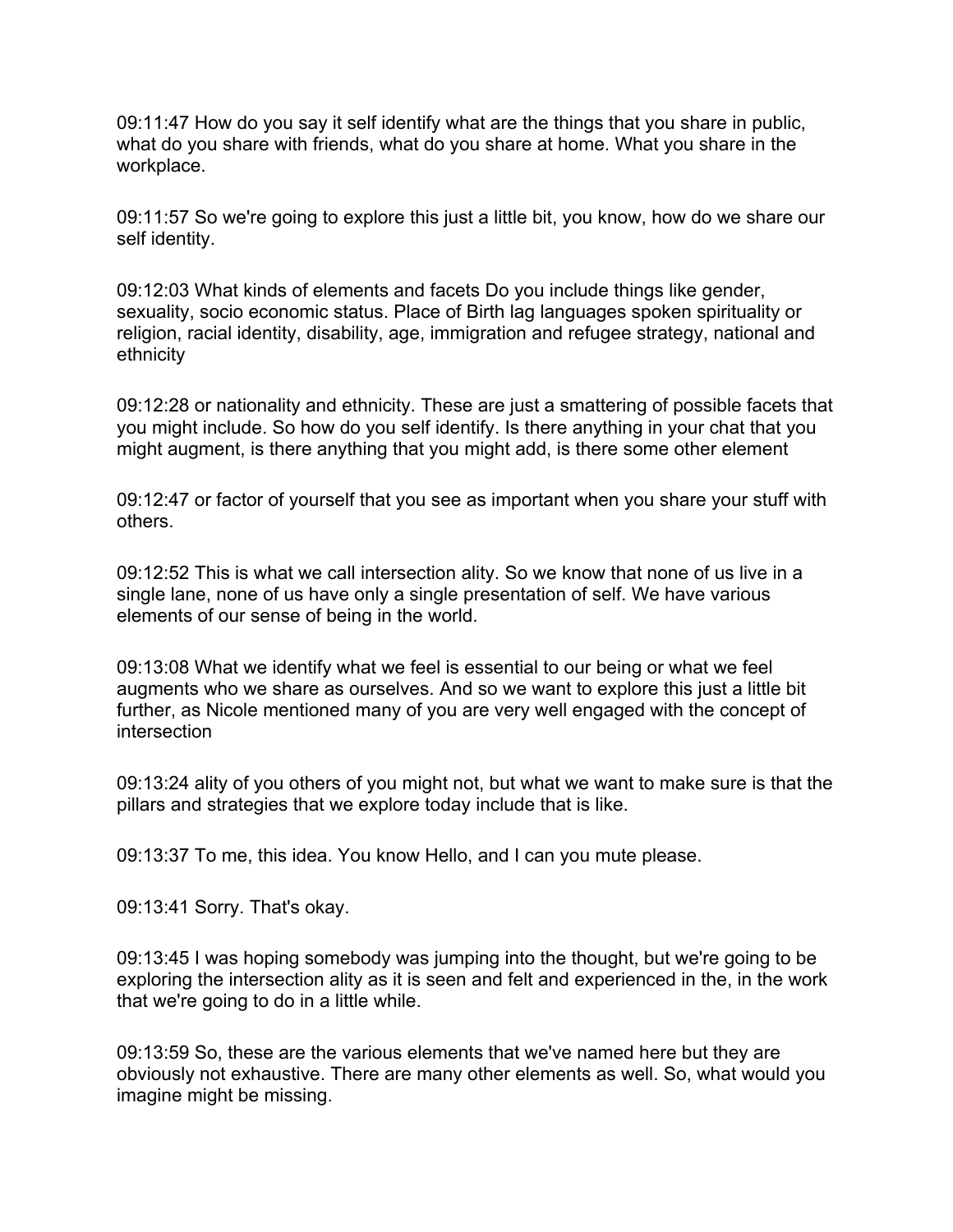09:14:11 So what I'm going to you do here is I'm going to take this over to the narrow board, and we're going to work on a joint space that will require that you log in, and it will look like this.

09:14:22 You will log in, you will then be able to move around, what I will encourage you to do is come up to this arrow that's up here on the top left, you click on that you'll be able to move around the board.

09:14:36 You can pick up one of these stickies and move it over, or you can create your own sticky from this space here, down here on the bottom right, you can change how the screen presents to you, what percentage size, so that you can move around, we've got

09:14:53 multiple frames in this narrow board, but we're going to be working on in the intersection ality board in just a second. I'm going to pop over to the neural board right now.

09:15:20 Everybody's getting into it. I have to ask for permission for access.

09:15:28 Yes, I hadn't anticipated that that would happen and it's not sharing with me that there is a request it to me.

09:15:40 Okay.

09:15:44 It's not alerting me which was interesting.

09:15:50 Okay, I apologize for this one quick second.

09:16:01 Jesse or others are you getting you enter your email and does it say that kind of send you a pass code, or you're not even getting to that.

09:16:11 Step.

09:16:12 No, and I already have one of these accounts for me, it just says you need permission and click here to request permission.

09:16:20 Okay I did sign up and give me a pass code but it sent it really quickly to my email so that wasn't a big issue, but I do still need to request access.

09:16:28 Yeah.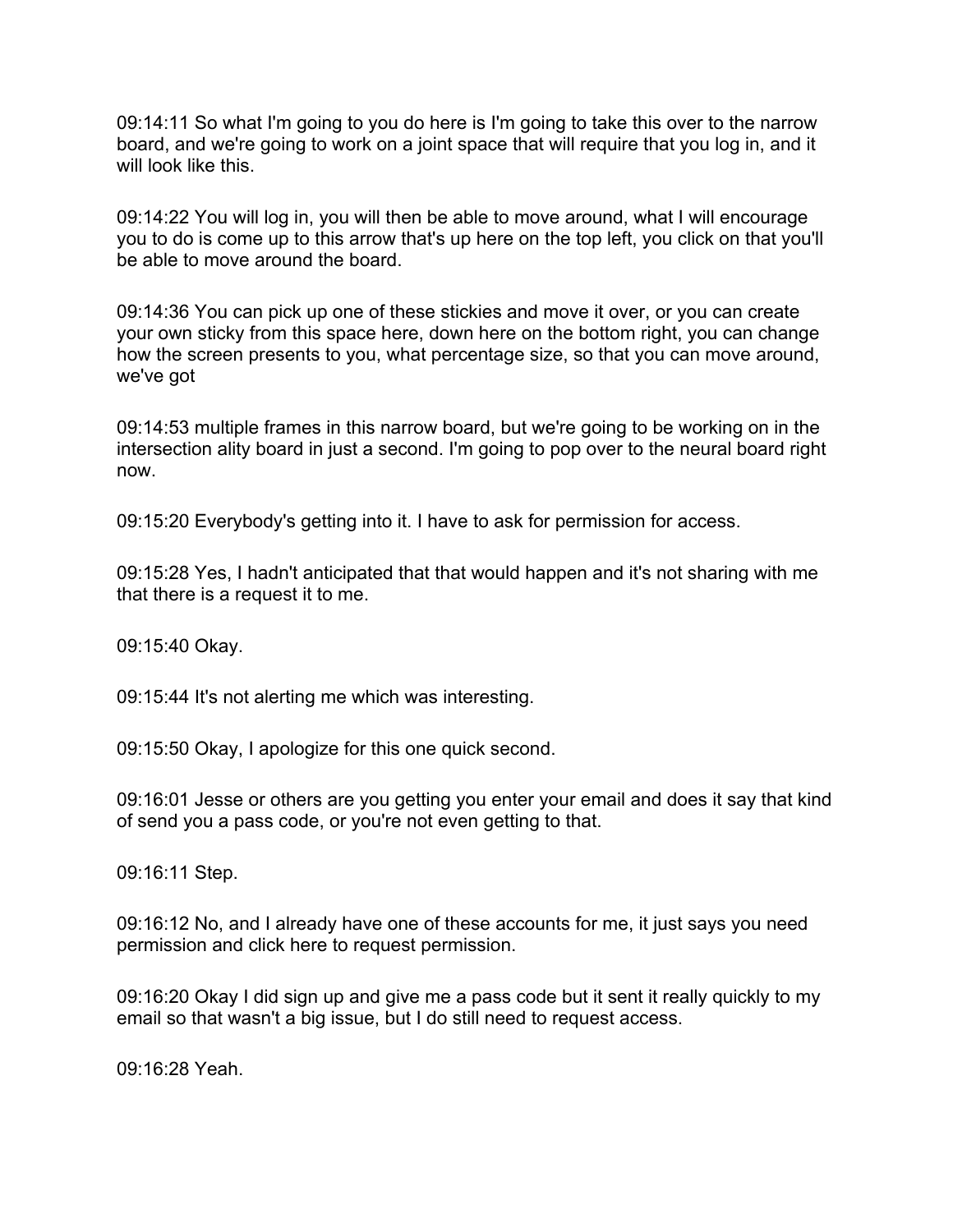09:16:30 Interesting. It seems to be keeping me out of the loop, which is not what we were hoping for today.

09:16:38 Okay so, technology, huh. Yes, right.

09:16:45 Everybody was a link can view.

09:16:50 Okay.

09:16:53 Okay.

09:16:59 All right. Let's hope that that makes it different. Let me see.

09:17:04 A new link, sometimes just FYI, sometimes it works like that. So you'll Okay, use that setting and then copy that link and for that one out. Absolutely, I will do that then, and I'll put it into the chat.

09:17:18 Thank you. Thank you.

09:17:22 I must have missed something because other mirror boards, haven't been quite this fuzzy, but you know.

09:17:39 Okay, it's also being very slow.

09:17:50 Oh, you know what I I clicked your link and I'm back in it, it looks like and I can see the board.

09:17:56 Yay. Okay Can others try it and if I still need to send out the link I will definitely do that again.

09:18:05 Oh, look at you or running around.

09:18:08 Great.

09:18:09 Okay, so what we can do then is you see this frame here, we've got the intersection ality piece.

09:18:17 And so we just ask that you place a sticky into this frame. If there is a particular element of intersection ality that you strongly connect with feel that identifies with your central week, or others that you know are important to other people that you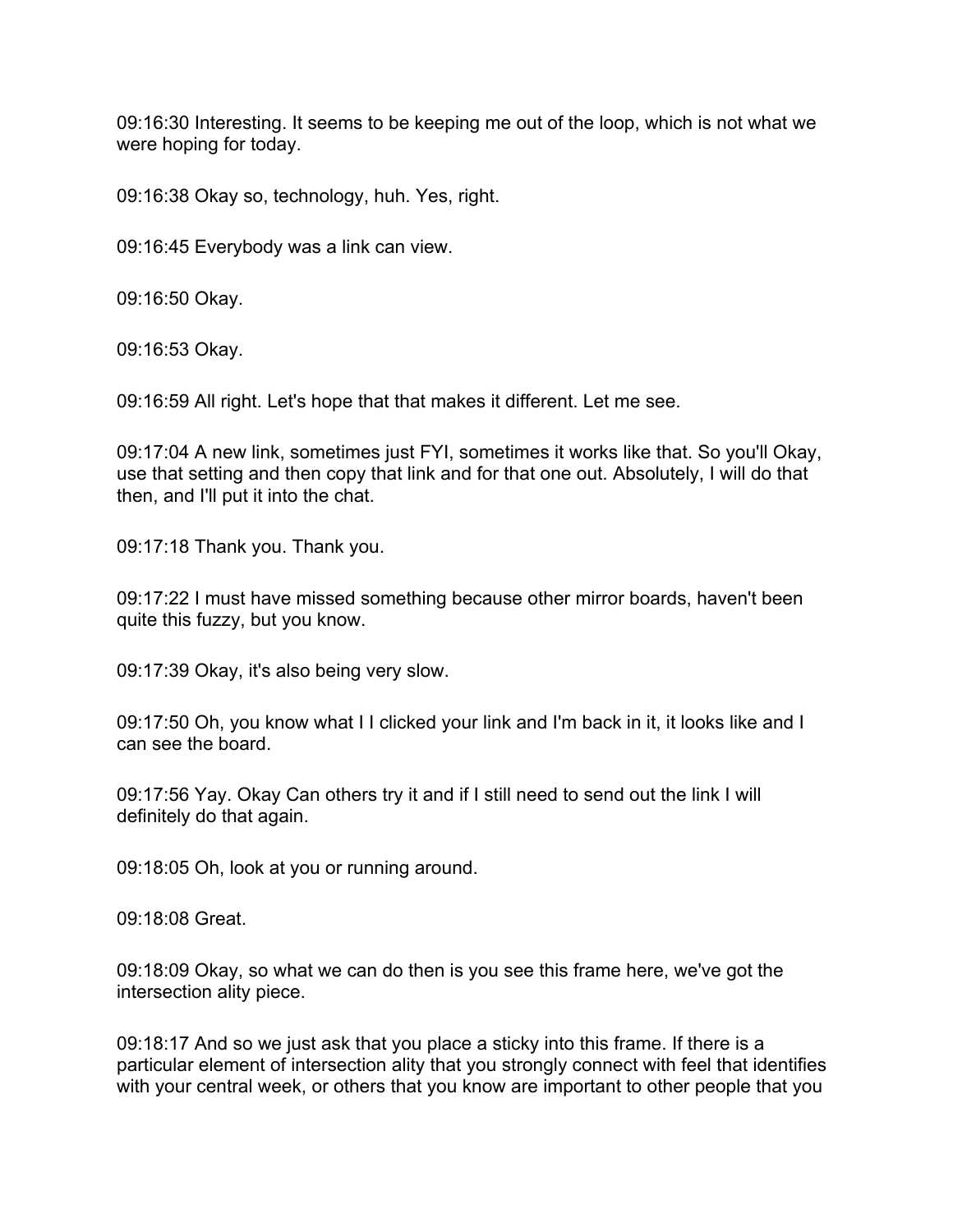09:18:33 work with. And let's see if we can just practice moving those stickies around.

09:18:43 And we very much wish, anyone who wishes to share to absolutely speak up and or use the.

09:18:53 Just to remind your I'm sorry Judith I'm like, please.

09:18:58 Everyone needs to mute, we're getting some feedback.

09:19:03 Thank you.

09:19:04 Thanks Jared sorry.

09:19:07 Absolutely.

09:19:14 So just going to have a few minutes, and again be thinking about it.

09:19:22 Check with us if you having questions about the technology. We value what you bring to the table you are the voices and community and we want to make sure that we're including there's many voices as we can as we build this work.

09:19:32 Because we see the work as we see it but sometimes we can be to clubs, and we want to make sure that we're hearing from those who have lived and living experience in this space to help us with the primary outcomes that we are going to work towards.

09:20:04 Some of you may hear me actually born in Britain and being a foreign national to this country is somewhat essential to my identity.

09:20:15 I came as a young person, but still experience this nation, maybe a little bit differently than someone who was born here.

09:20:25 But then I have great commonalities with many of you as well.

09:20:30 So for me, nationality, and immigration status is in fact.

09:20:35 Part of our self identify.

09:20:45 To clarify, are we listing our identities are we answering the question of what is missing.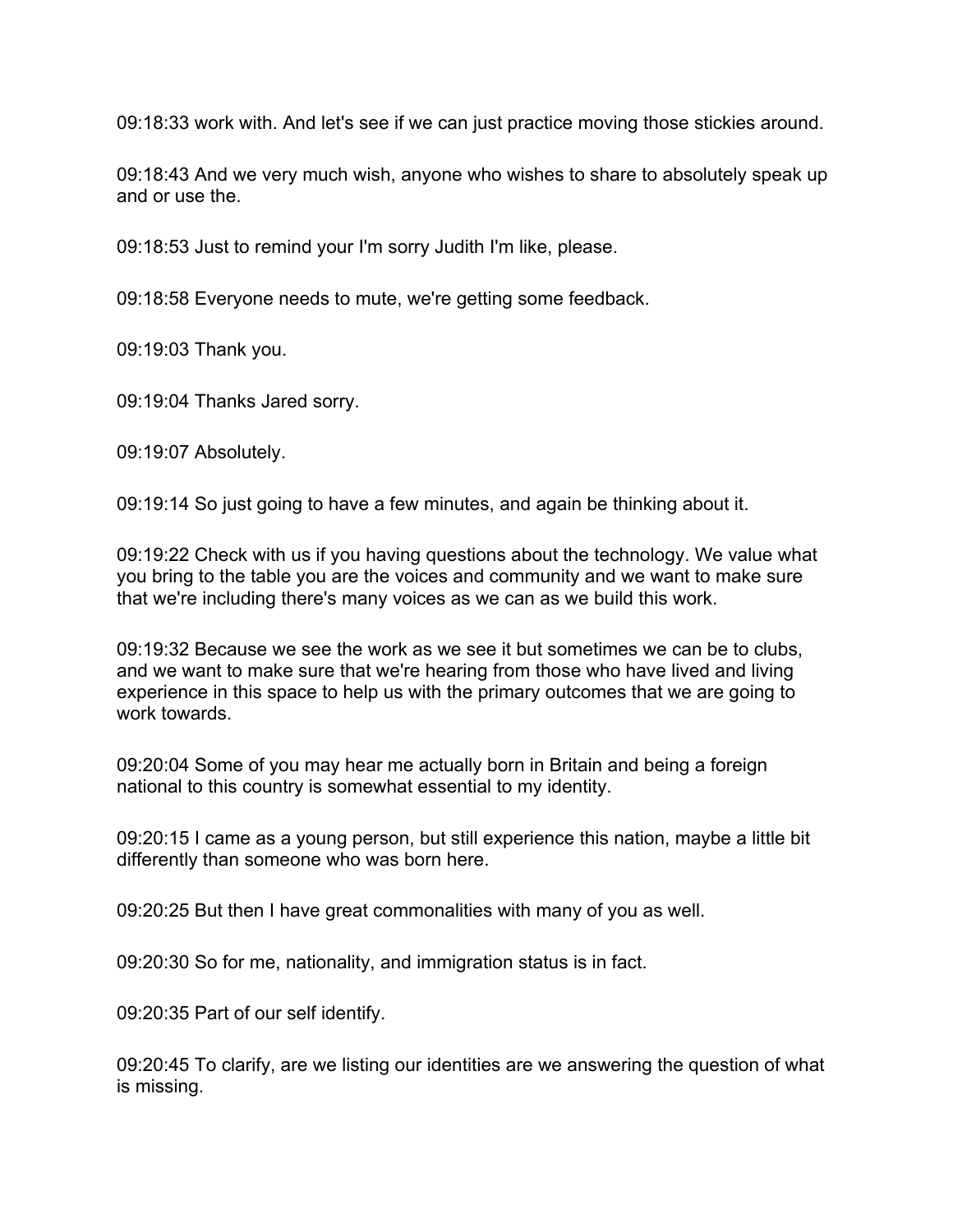09:20:52 You can do either. We will asking you to answer the question what is missing because we would like you to bring categories to the table that aren't represented here, but if your way of doing that is in fact sharing example that is close to your sense

09:21:08 of self that would be fine too. We welcome, everybody sharing to the level of your own comfort.

09:21:14 Got it. Thank you.

09:21:16 Absolutely. Thanks for asking the question.

09:21:33 Okay, so we're going to wrap this up in just a few more seconds.

09:21:41 Is there any category here that you see that you go oh yeah I wish I had thought of that. Or, it makes you think about a facet of your own sense of being that you might not have considered.

09:21:56 Okay.

09:21:59 So, congratulations on getting tomorrow board. Congratulations on being able to pull around the stickies. We're going to move back to the slide deck work through some information and then we will return here with some specific pieces of direction that

09:22:15 we would like to work on, hold on.

09:22:26 We're back to the slide board, the slide deck. He's not. If so, let's see.

09:22:33 okay.

09:22:35 So, as you know, the suicide prevention in El Paso County does in fact, direct itself towards priority populations, we know in the state of Colorado, that suicide is.

09:22:48 Fortunately, an experience for many of us, either with suicidal ideation or with family members members who are at risk for CHP, and Colorado the prior priority of populations here LGBT q a two plus youth veterans older adults.

09:23:12 And we recognize by Park, that it by Park communities do struggle mightily at risk for suicide, and we are elevating, that they too need to be

09:23:27 having access to the supports that we would like to be standing up.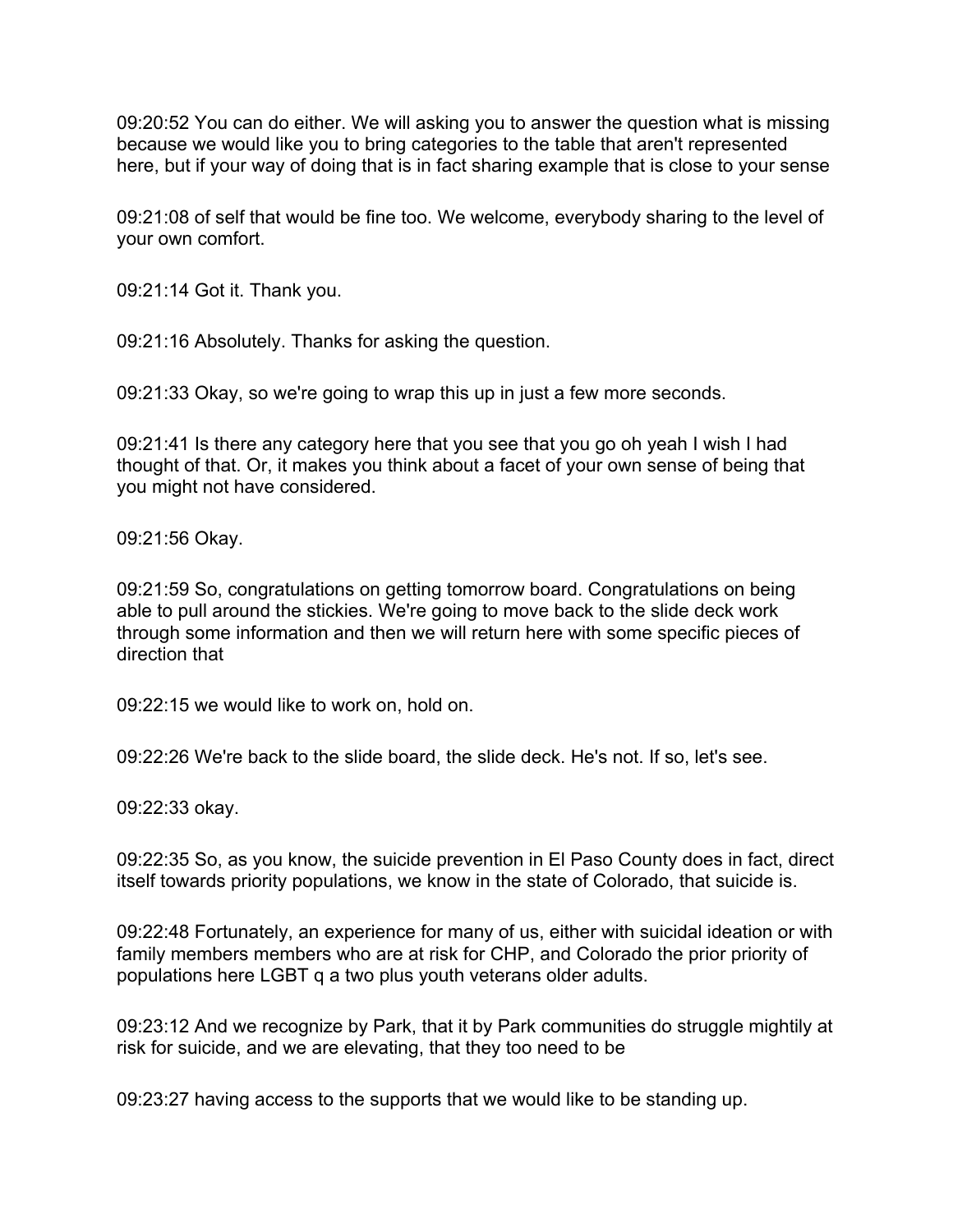09:23:36 So, these are the goal targets that was specifically identified for the priority population LGBT q i i do plus.

09:23:45 And they fall into two particular strategies, they fall into the education and awareness strategy and the connectedness strategy. So, just to read them out.

09:23:57 The education and awareness target that we're working with today is promote behavioral health including opportunities for peer support and teaching peer support teaching coping and strategy, problem solving skills.

09:24:10 There's also the strategy of connectedness which has two facets to it. On the one hand, increase opportunities for safe space and inclusive community events gatherings and meaningful social interactions, and also building public support for the inclusion

09:24:26 of policies for LGBT q plus community.

09:24:31 What we want to be thinking about as we move into this next space is not only that these are targets we're moving towards, but we want to make sure that we're accounting for intersection ality here.

09:24:42 None of us stick in a single lane none of us have a single facet, we have a multiplicity of our identity, and therefore we fall into this space in various ways.

09:24:56 So, one Colorado did do a study on suicide here in Colorado.

09:25:02 I'm going to elevate some of their findings from that Colorado study, but I want you to be thinking about how does that inform your understanding of this work, how do you think El Paso County is similar or different to these findings and how does that

09:25:19 influence how you would try to work on these goals that we're going to be exploring together and and so on Colorado does speak to individuals in Colorado at risk of suicide saying that there are barriers to the ability to gain the support that one needs.

09:25:40 And in Colorado, those barriers exist, and they exist specifically for LGBT q IA two plus communities in some of the following ways. These are only the top five but know that they that there are additional barriers outlined in the one Colorado study.

09:26:02 So unfortunately, lack of resources to pay out of pocket is a significant barrier for this community.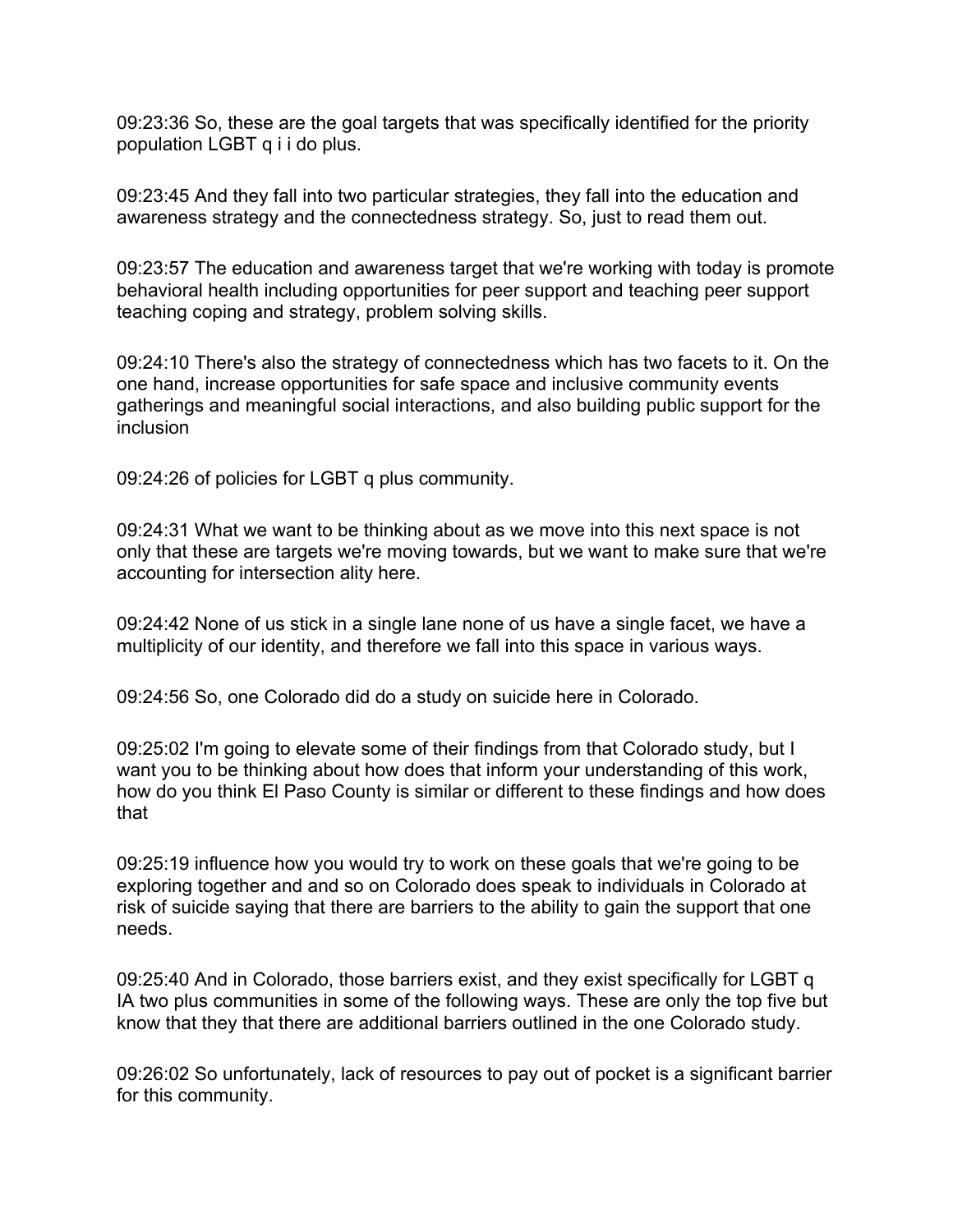09:26:10 So is the community the stigma and fear that is in this community not just around LGBT q i A plus experience lived in meeting experience, but also around mental illness.

09:26:26 There appears to be a lack of adequately or appropriately trained mental health and behavioral health providers that community college capacities of the health providers may not be where our community needs them to be.

09:26:43 There's difficulties locating safe and knowledgeable culturally aware service providers. So not only does one need to seek support but one needs to seek support that is safe and can relate, and can help us explore this experience in a way that provides

09:27:01 health care services.

09:27:04 And unfortunately, individuals in this community reported that as they interact with their service providers, there's an experience that there's a narrow assumption about the identity and needs of this community as they come forward to seek help, which

09:27:19 limits one's access to the understanding of what services might in fact be available.

09:27:28 This piece on social connectedness, one Colorado study also leaned into this, and it's sadly no surprise that there is an increased sense of feeling left out isolated or having no companionship, and that increased depression and destroy interested in

09:27:45 in life and, and community is particularly prevalent for individuals with transgender live don't have any experience.

09:27:56 So if we look at. I know this is sort of a stick figure image but on the left, there's 100 individuals, if we look at 100 individuals in the general population.

09:28:11 The research shows that six of them will contemplate suicide and three will actually attempt suicide.

09:28:19 Take 100 individuals in the LGBT q A to it. Plus, community.

09:28:27 18% are contemplating suicide, and two are attempting.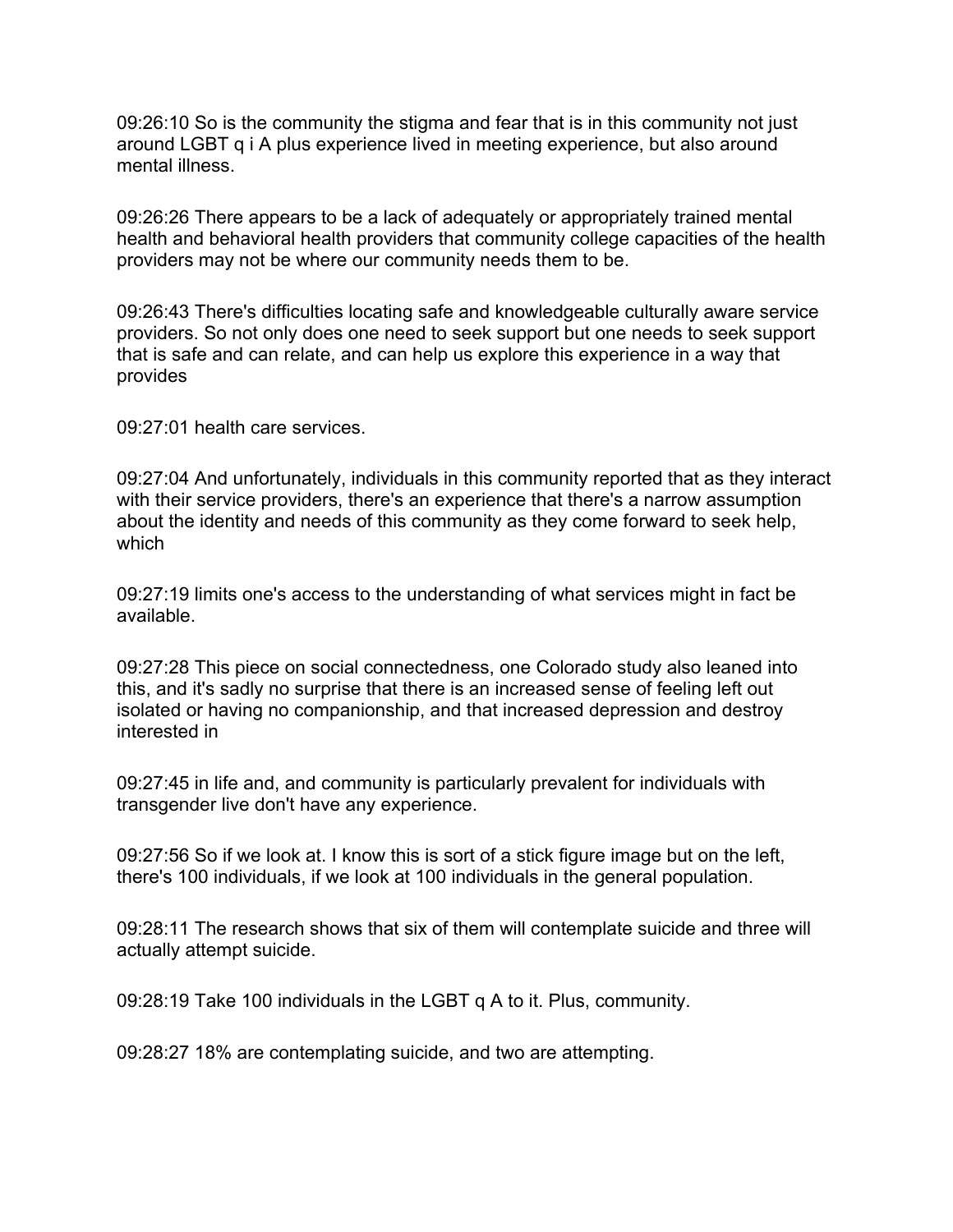09:28:34 And for individuals with a trans experience. It's 41 are contemplating suicide and 11 are attempting.

09:28:50 Unfortunately, we know that our community is experiencing discrimination.

09:28:55 At an elevated facet. Excuse me.

09:29:00 I'm sorry I missed a couple slides behind. We're still on the LGBT q plus.

09:29:06 Yes.

09:29:09 Thank you. Hey, how's it moved to the Translate.

09:29:18 No know believe but we didn't get the visual for the the trans individual.

09:29:25 Okay. And is it still on the LGBT q but still on the discrimination.

09:29:30 So just the one before that was our trans individual individuals we heard the statistics, but can see the visual ship.

09:29:38 Okay, so I'm sitting on that slide from my end is it showing to you yet.

09:29:42 No.

09:29:55 Ah.

09:29:59 And if you want to turn your video off sometimes that helps we love seeing your face but that helps whatever it

09:29:59 may be that my internet link is feeling a little fragile.

09:30:04 It's not enjoying the statistics of these.

09:30:21 I wonder if I stop my video if it will stop the feed.

09:30:21 Now can you see the Translate.

09:30:28 No, we just have an hour. Okay, we're still in the discrimination.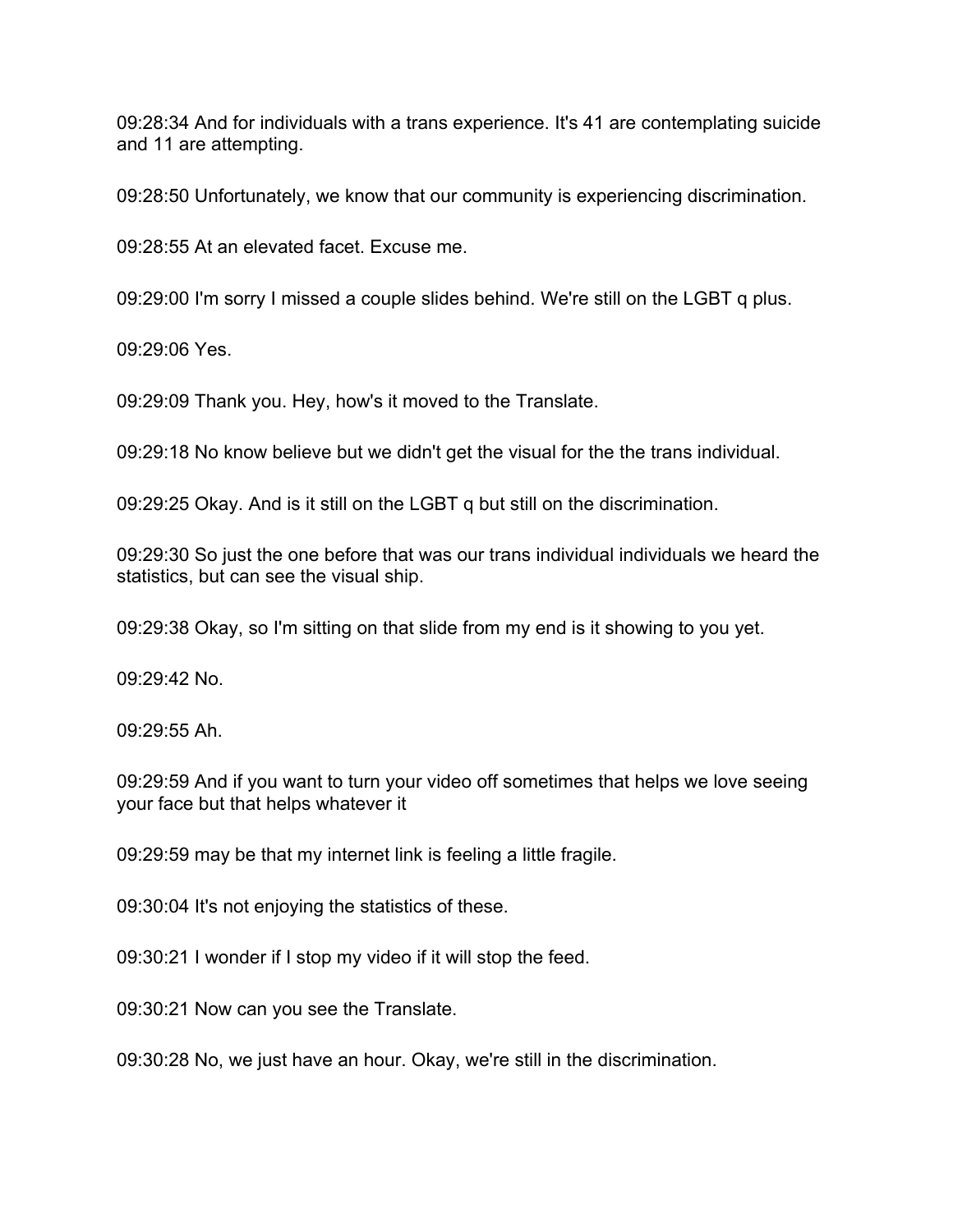09:30:31 Slide.

09:30:40 and maybe just.

09:30:42 Yes, thank you. We are on that slide, thank you today. So unfortunately you missed the wow of the image, but here we do see that 41% of contemplating suicide and 11 or attempting suicide in the trans community.

09:30:57 I'm going to try to take it now to the discrimination slide let's see if it goes.

09:31:05 I said gone to the discrimination slide.

09:31:09 We're still on.

09:31:17 Yeah.

09:31:19 Okay.

09:31:24 Well, uh,

09:31:25 If I can force it.

09:31:34 Is it now showing one oh

09:31:37 yes it is yes, we have the discrimination sign.

09:31:42 Sadly, I'm sure we can all speak to the stories that we hear about the discrimination that the trans community experiences. And this is an image that I pulled from the internet on the trends Day of Remembrance where sadly individuals have experienced

09:32:00 quite violent responses, and this is just a heartbreaking.

09:32:08 So what we're going to do now is we're going to move back on to the goals that we'd like to explore.

09:32:16 We're going to move to the Mirror, mirror board again. And what we're going to ask you to do is to think of a perfect world, think of a blue sky brainstorming moment, think of no constraints, don't worry about the finances.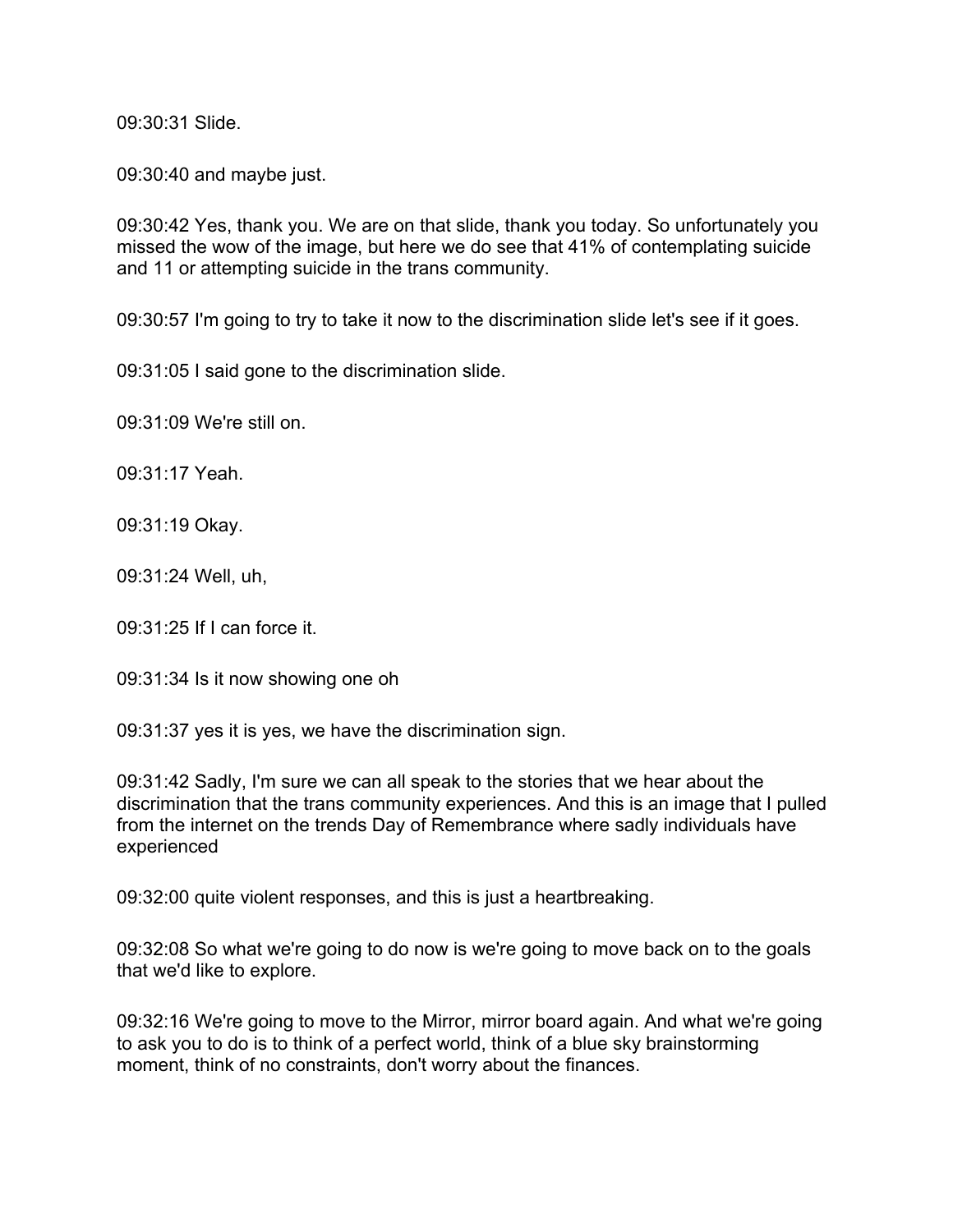09:32:31 But let's look at these three goals, and we're going to ask you to describe in the sticky notes.

09:32:38 What are you, if all of this was working perfectly if all of this was happening if all of these goals were playing out in the best way we hope that they will.

09:32:48 What are you seeing in the world. What are examples of wonderful outcomes of these three goals, as a consequence of the hard work that we're all doing.

09:33:00 So let's go out to the mirror board.

09:33:08 machine.

09:33:27 Here we go.

09:33:28 So what I'm going to ask us to do used to. Yes, many of you are already there. Yay.

09:33:35 So what you'll see here are the three goals that we've already stated, the one for education and awareness, which has to do with opportunities for peer support and for teaching coping and solving skills, and the two for connectedness, increasing opportunities

09:33:51 for safe space and inclusive community, and also building public support for the inclusion of policies in LGBT q IA plus community.

09:34:03 So please put in the stickies here examples of ways that you wish these goals would play out.

09:34:14 What What is different in the world as a consequence of the work on these goals. Perhaps it's that we can see peer support groups on the calendar on a monthly basis.

09:34:24 Perhaps it's examples of work sessions.

09:34:28 What group sessions coming together to work on public awareness, public engagement.

09:34:35 Perhaps it's identifying safe spaces where individuals can come together and share with like members of community and service providers in order to be able to support their growth and health moving forward.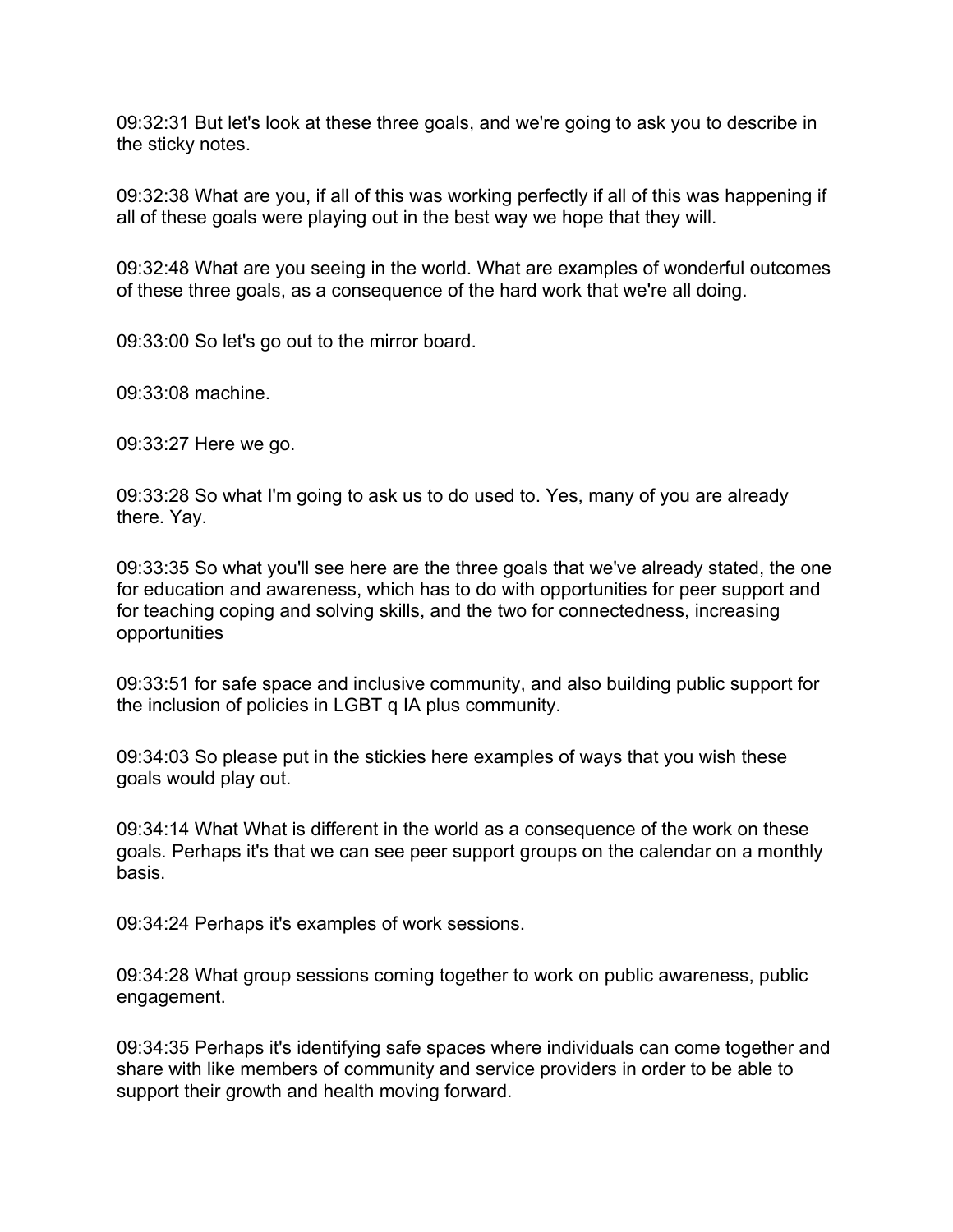09:34:52 I also invite you to consider the additional kinds of barriers that you imagine particular to El Paso County, and we did very briefly go over the barriers and there were about 12 or so listed in the one Colorado study, so we knew we didn't share them

09:35:12 all with you. But we also know that the one Colorado study was for all of Colorado and wasn't necessarily.

09:35:21 And in Iowa state, county by county quite different. We have diversity in this state.

09:35:28 Everything from conservative liberal white to diverse.

09:35:32 So, If you have a particular barrier that comes to mind for you. We would ask you to place a sticky as others have already.

09:35:44 So, we really appreciate all of these amazing examples of things that would be happening, as a consequence of these goals being able to play out the best possible way.

09:35:56 If you've placed a sticky in which you've discussed, an outcome or a way where you can see evidence of these goals playing out.

09:36:06 If you would consider dropping to the next set below, then you can maybe share with us things like, well here's a resource that maybe you didn't know about that will support this goal.

09:36:17 Maybe his a story that I know would be benefited by this goal being able to play itself out.

09:36:31 Here is a facet of support that you believe might help an outcome to come to be

09:36:35 as you Oh, you guys are amazing. Look at you, you're filling this up.

09:36:40 Don't worry if for whatever it is you can't quite get it onto the colored square, you can put it in proximity as well, we will figure it out as we move forward.

09:36:51 We will be looking at these and summarizing them and bring that information back to you in the future.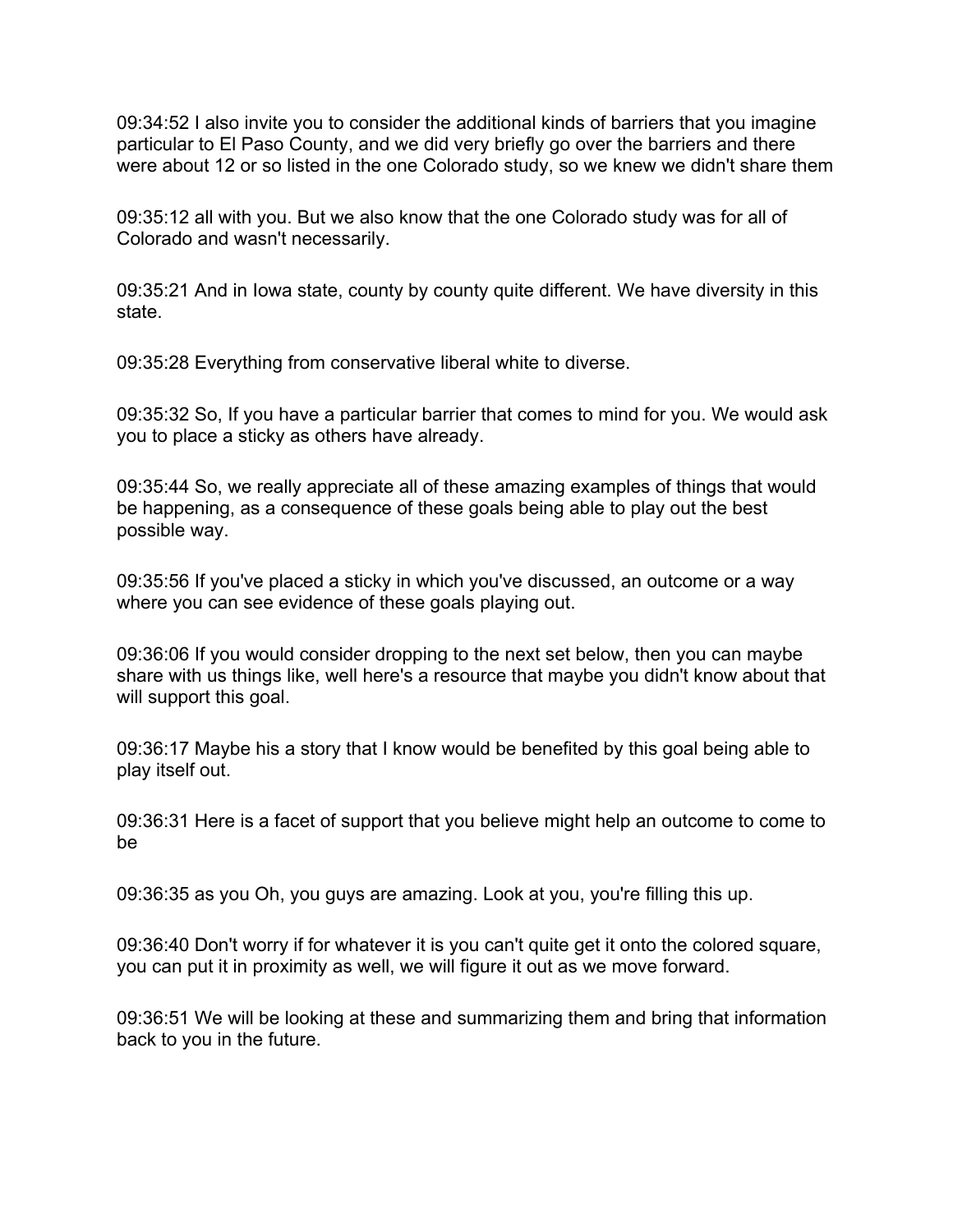09:36:57 If you see a particular sticky that strikes you and you wish to seek additional information call that out.

09:37:04 If you play something there and you want to ask questions about it, please go ahead and do so.

09:37:27 You guys are like pros on this narrow board. I'm impressed.

09:38:30 So, I really appreciate all of this that's happening on the board can ask you to continue to do so.

09:38:38 Does anybody have a particular story that relates to one of these goals that if this these goals were, if a particular goal was actually manifest and was able to do its very best.

09:38:51 What story do you have that would be a result of that goal or what is a story that is prompting the need for this goal.

09:39:07 If you'd be willing to share that, you know, be great or if you'd like to share it either in a sticky, or in the chat that is ok as well.

09:39:20 You asking us to come off mute and share it.

09:39:24 Okay, that would be great. Yes. Um, so from my story identify as gay and grew up in the faith community.

09:39:32 Unfortunately, so I think for me, a lot of goals, would just, I would love to see more support from faith communities and just realize like these are people's lives like regardless of what other people believe or not like everybody, everybody's life value.

09:39:56 So, I think, just doing the work to make sure places of worship, are safe spaces.

09:40:06 And they're not spaces of where. Hey, and

09:40:12 discrimination is preached from the pulpit, I think is a good start.

09:40:16 Just because a lot of damage is done there. So, Thank you, appreciate you sharing.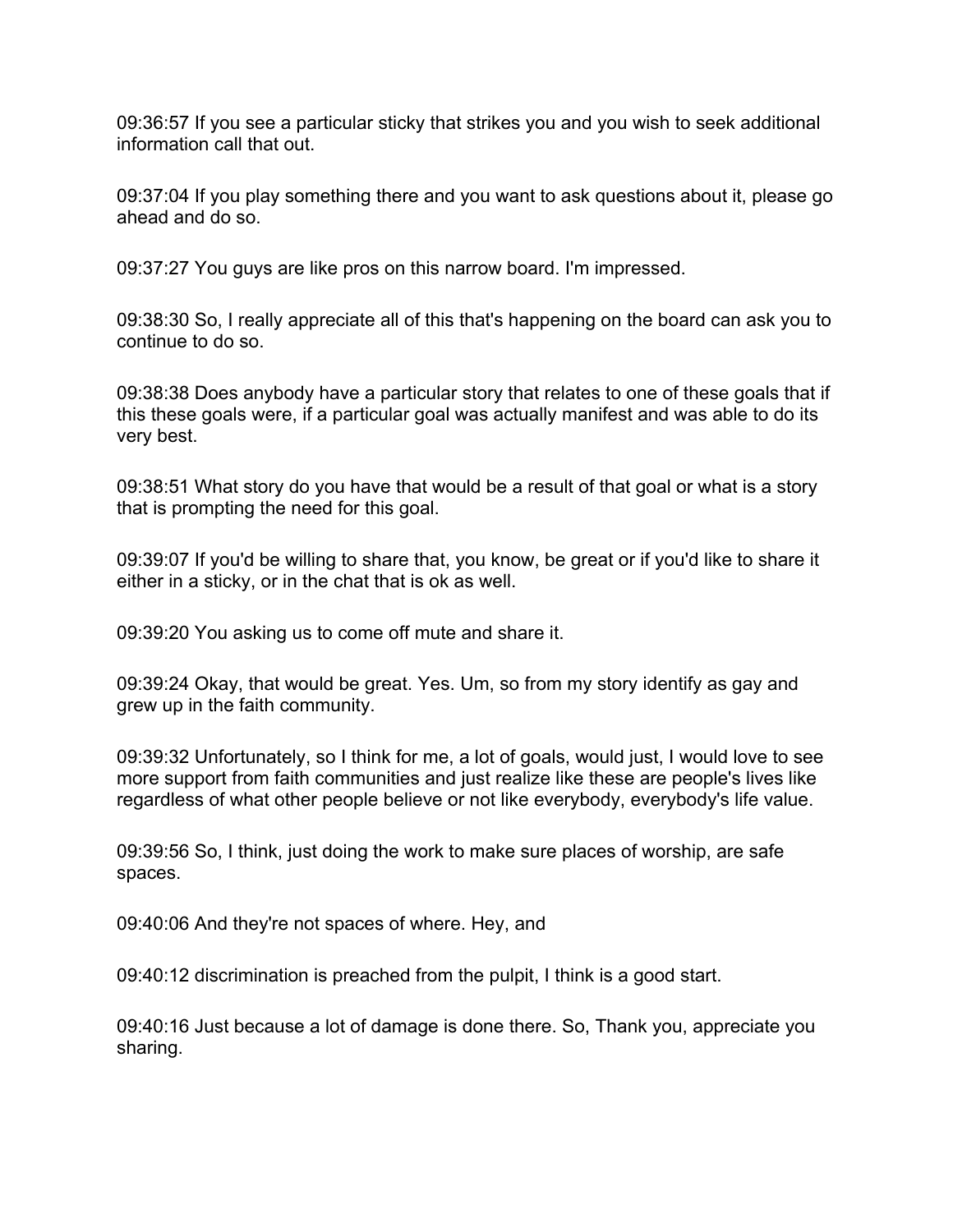09:40:23 We need safer spaces, which also include the spiritual and religious community

09:40:33 where they understand.

09:40:37 Again the intersection ality of their community, so that they can see the multiplicity of need to the queer community.

09:40:52 Anybody else.

09:40:58 I am I put something down about affordable housing, and the reason I put that down as one. I mean, it affects so many people right but in my experience of, you know, I own a house and I rent it out for you know the rooms out for as low as I can to create

09:41:20 like a queer community, but even still, like, it is the biggest anxiety that I see people have.

09:41:30 And also it's why people seek this out.

09:41:34 And I can just see that as, like, rent is going up, and it's becoming less and less accessible to live in this city.

09:41:44 And that seems to cause the most mental anguish to people that that I've known that just.

09:41:53 Whenever I talk to people, it's just that such a big anxiety and such an ever pressing concern, and it doesn't, it just doesn't look like it's going in any different direction right now.

09:42:07 And if priority community is vulnerable to employment discrimination. That's going to influence their ability to afford housing, and it just comes right down, right, you're facing eviction and says, not a safe space for anyone.

09:42:26 Thank you. Thank you very much for sharing.

09:42:31 I'd like to just kind of like continue with that line of thought that so much of our access issues come down to money and funding and not having money as individuals to live in a place where we feel safe.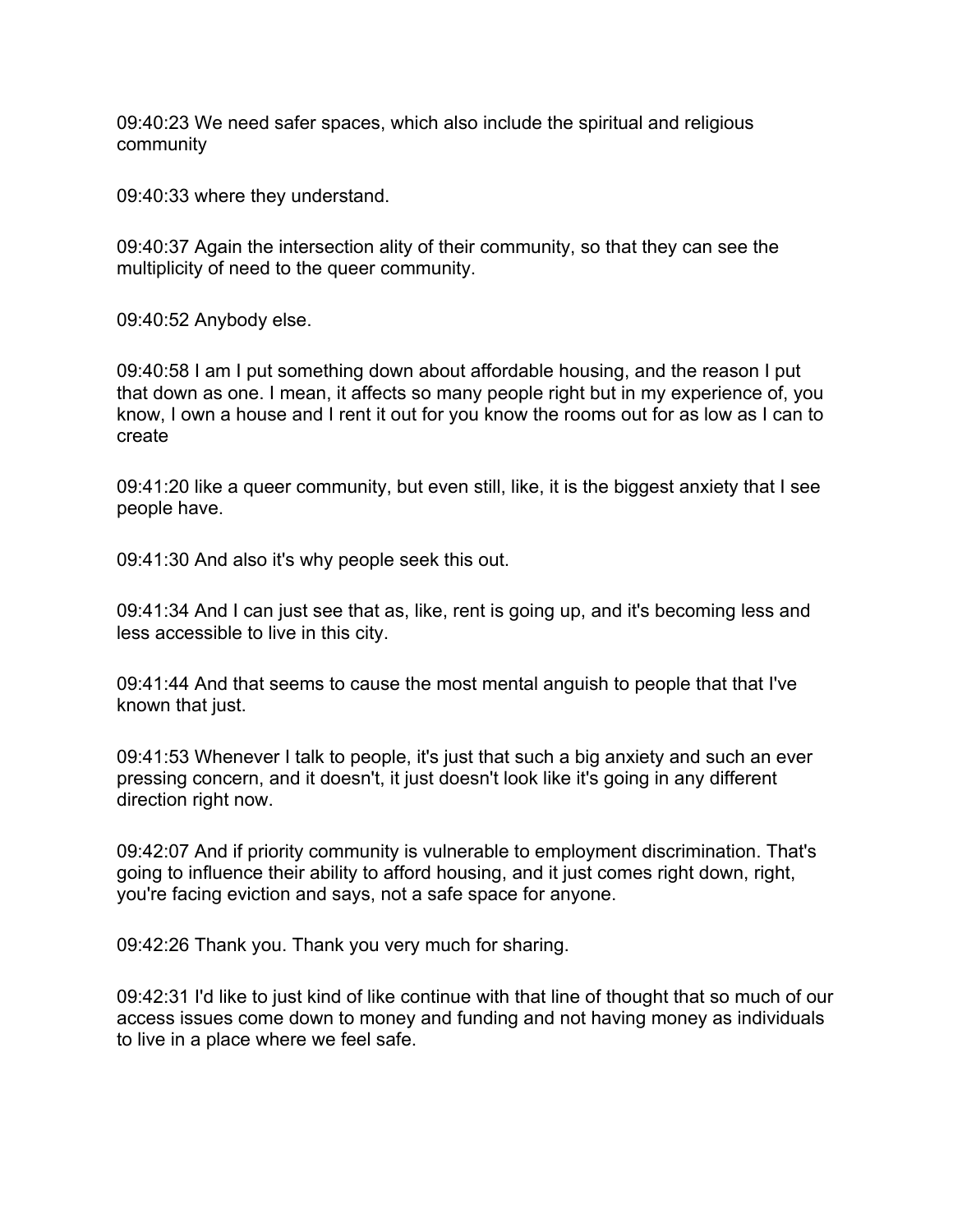09:42:47 And so many of these goals just aren't possible without like widespread funding.

09:42:53 That's very hard to get from El Paso County from the state from the nation.

09:42:58 Because there's just not that, that buy in that people think it's worth it, that the larger community thinks it's worth it.

09:43:07 So yeah, I just, I think he goes absolutely spot on but like if we can't even afford to live here how are we ever going to feel safe here.

09:43:15 Thank you. Thank you very much.

09:43:25 And just to continue. You know I because of the city and the state does offer some resources in terms of rental assistance leap Medicaid.

09:43:31 However, there's this gap that occurs where, you know, I think if if people want to be able to afford for instance gender confirming health care.

09:43:41 They might need Medicaid, and that can then lead to, like, not wanting to make too much that you fall in a gap, because there's this terrible gap of I either qualify for Medicaid or, like, I make too much and my so many employers don't offer health insurance.

09:44:00 So, then people end up in the situation in which it's, it almost keeps them in a in a place, and I just, I know a lot of people who are kind of trying to figure out that line of, I want to be able to afford health care I want to be able to afford assistance

09:44:16 but, like, it just that impacts what I enabled to what I'm able to do and where I'm able to go with my life.

09:44:28 I also think that.

09:44:32 Unfortunately, our governing bodies don't recognize the cost that suicide inflict on community.

09:44:40 They worry about the cost of health care and the worry about the cost of housing and they worry about supporting mental health but what they don't count is, if we put money into this space, we get we making it so that there isn't an expense from loss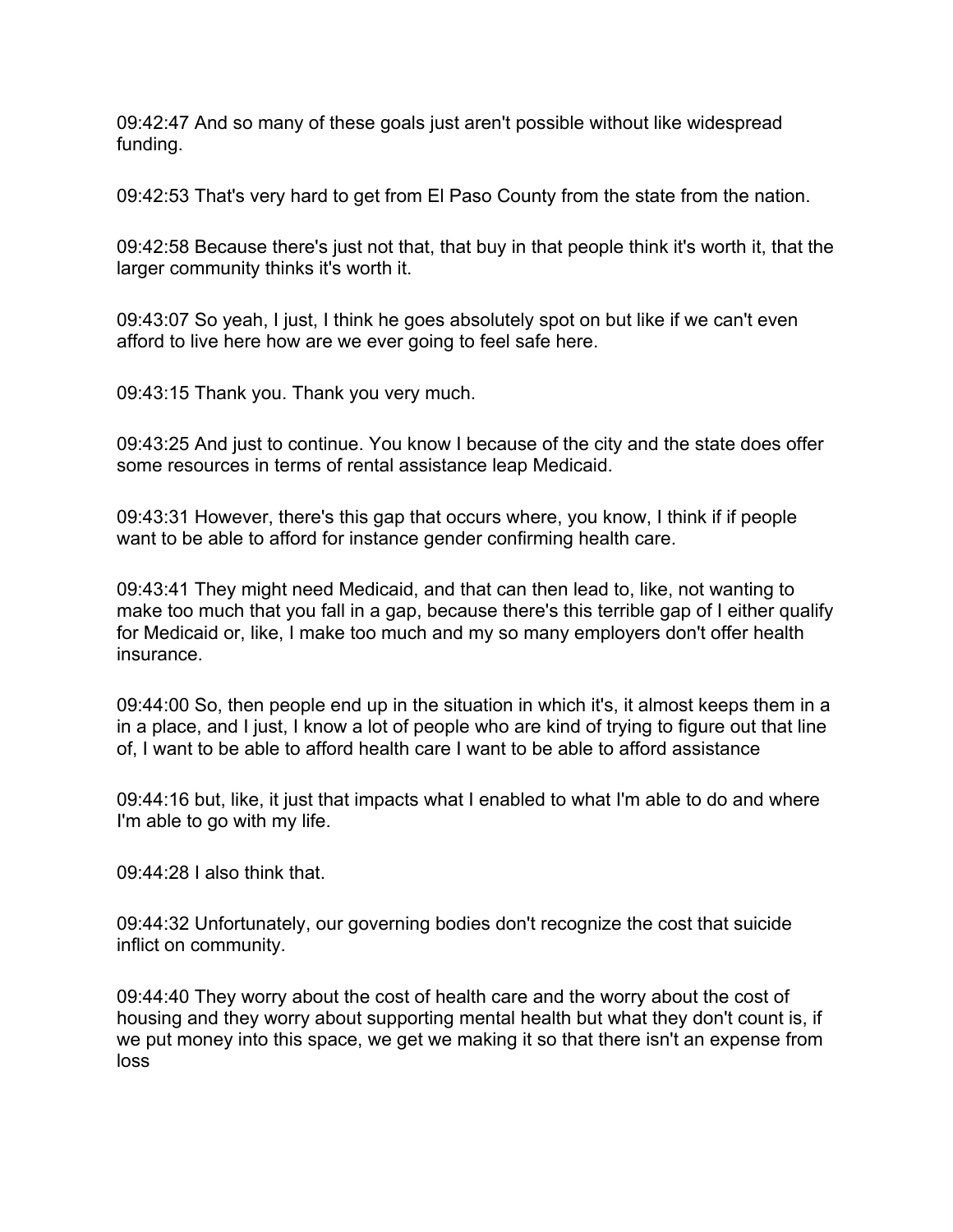09:44:59 of life, loss of valued members of community loss that there's not the cost of the ers and there's not the cost to the emergency facilities.

09:45:13 If we can step into this space with suicide prevention and and help people before they get to that place where they're attempting that saves a tremendous amount of funds in the system.

09:45:25 But it seems that our legislators only think about the cost of something, you know, in the front end, instead of understanding that there's a back end as well.

09:45:41 Okay, well I am just totally impressed with all of the amazing ideas that you've placed here. I like the I do see intersexuality here not only for the individual she gains in lean into this community, but also for the examples of these goals being manifest.

09:45:58 So we not only have safe spaces but we have sober spaces. We have not only support for the LGBT q plus community, but we have representatives who are aware of connected, or even identify in this community that we are bridging those kinds of connections

09:46:20 that we are in generally increasing the acceptance and understanding of the mental health environment so that we can also maybe reduce stigma and fear, because these are overlapping, and they are just making the challenges that we have of just making

09:46:40 things harder.

09:46:46 When certainly a cultural and political climate is a barrier here in Colorado, and depending on what space you're in El Paso me is a different county than Denver, and Boulder.

09:47:00 So, the issues here are slightly different, and include the fact that there's a great military presence here which also was a priority and vulnerable population, not just because they don't receive the health care that they need, but they also have access

09:47:14 to legal.

09:47:24 Sorry, did someone say something because you broke up.

09:47:30 So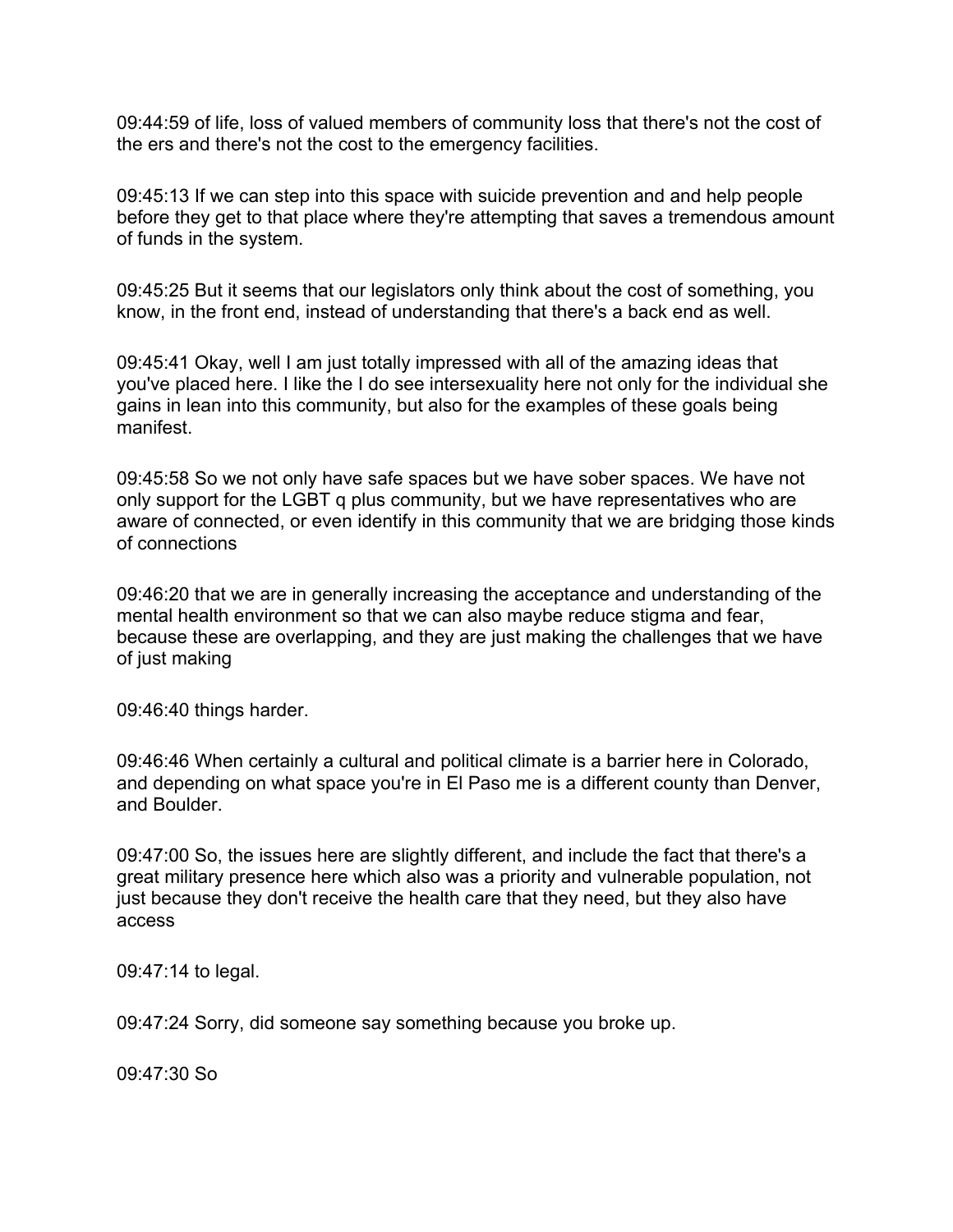09:47:33 I apologize for not knowing. Could somebody tell me what HKCS and

09:47:43 healthy kids Colorado survey.

09:47:49 Yes.

09:47:57 Okay.

09:48:01 So, Nicole and Maggie, do you have any questions that you would like to be asking for clarity before we wrap this up.

09:48:11 Would you like to leave this into the next steps.

09:48:18 I'm very impressed with us. We'll talk about our next steps of what we're going to do with all of this information but i don't i'm pretty clear on what I've seen both of these goal areas, and then the barriers.

09:48:40 Let's see if, Maggie has any feedback and Maggie was having some internet issues. So that might be difficult for her to comment right now but I think we're I think we're going to do to, to, to move forward unless anyone needs more time.

09:48:55 Okay.

09:49:02 Good. So, again, please know you can follow up this concept of those that have hand on the doorknob idea that you're in a group and having a great conversation.

09:49:08 It wraps you leave you put your hand on the doorknob.

09:49:19 I wish I had told them this, please feel encouraged to follow up with Nicole and Maggie if you get some our house. Later today.

09:49:21 In the middle of the night.

09:49:24 As this applies because your voice is dramatically critically important to this work.

09:49:30 You know that my here, and Nicola very smart very capable people, but often the other ideas coming from others can genuinely support the work to make a huge difference that we needed to make me see if I can take us back to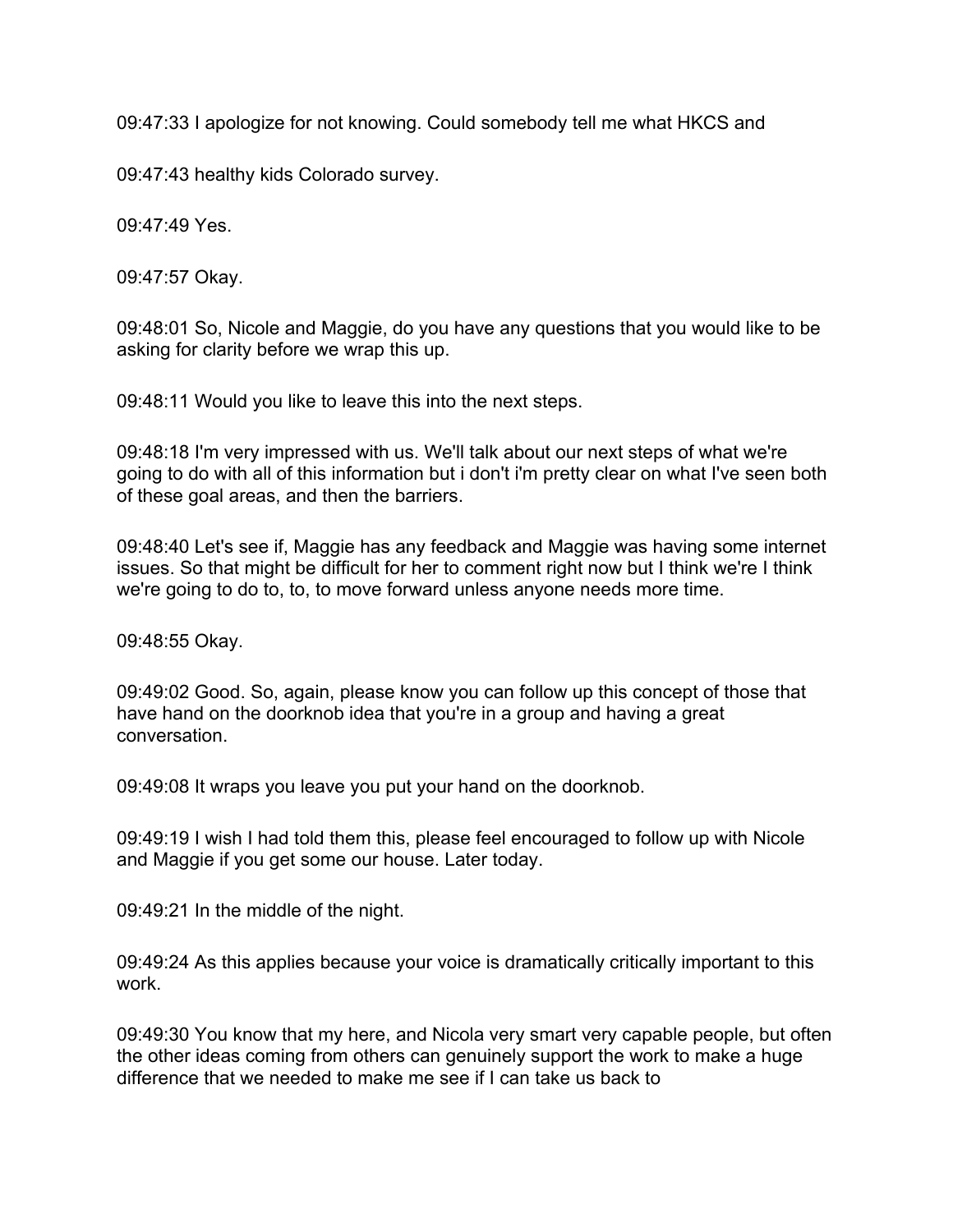09:49:49 the next steps.

09:49:53 So, where do we go from here Nicole.

09:49:57 Sure. I don't know if you're able to exit the Miro board to the slide or I'm happy to just, I have a slide up but it's not it's not showing it to you.

09:50:09 That's, that's okay.

09:50:11 So I think it's great that we can still see these wonderful ideas.

09:50:16 So we started this, this today because we do as a collaborative want to have a work group and LGBT q a two plus work group to, to make sure that we're, we're addressing needs within our collaborative of suicide prevention.

09:50:36 As we discussed we have these Colorado national collaborative goals and we didn't want to limit folks today of putting restraints in terms of what are we doing short term, what are we doing long term, how are we going to do this.

09:50:50 And we wanted to have an hour, an hour that we can really come together and inform our next steps for this work group. We are looking for people to be part of this work group that would meet monthly.

09:51:05 But there's also as we've addressed we are also going to have economic stability work group.

09:51:12 And we're looking for folks who aren't all in working in our LGBT q IA two plus traditional I'm representing that nonprofit, we need businesses we need our healthcare systems we need all the types of representation as possible.

09:51:33 You know, we saw a lot of the things as safe spaces, we talked about policies CHP and the collaborative is really wanting to move into the advocacy sphere because we're hearing from our members that to get to that next level of change we need to do some

09:51:51 more some more advocacy. So our next steps is Judith is going we have this as a recording. We're going to clean this up a little in terms of those boxes and where, where our stickies are, and we're going to use that as the springboard for our first official

09:52:12 LGBT q plus work group, and then the work group is going to come up with a work plan or strategy of using these ideas, and would love to, like we said this isn't the